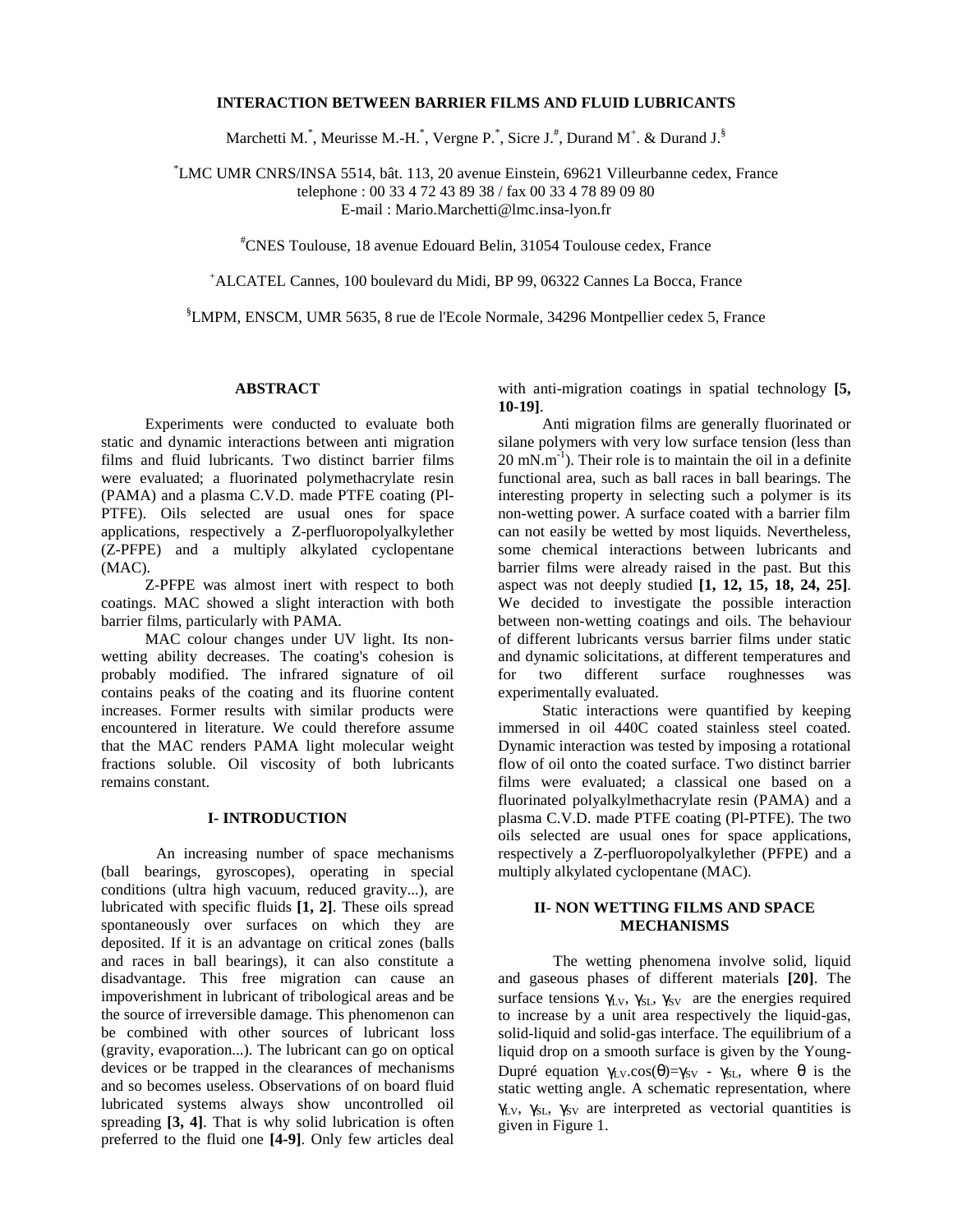According to Zisman theory **[20]**, a fluid the  $\gamma_{\rm LV}$  of which is lower than the  $\gamma_c$  of the substrate on which it is deposited will completely wet it. For a given material,  $\gamma_c$  is obtained by extrapolating the  $\gamma_{\rm LV}$  values obtained for different liquids of a same family to the 0° wetting angle. A classification of  $\gamma_c$  values of chemical radicals, proposed by Zisman, is presented in Table 1. Surface roughness, fluid movement, chemical and physical surface heterogeneities make the phenomenon much more complex. Wettability can be evaluated by measuring the wetting angle of liquid drops deposited on a surface (see Figure 1).

Used since the sixties **[10-12, 21, 22]**, nonwettable polymers are mainly based on fluorinated polyalkylmethacrylate (PAMA), containing fluorinated groups  $CF_x$  (x=1, 2 or 3). The efficiency of such polymers is evaluated thanks to five criteria: adhesion to the substrate **[16]**, continuity, homogeneity, thickness of the coating and the non wettable ability. The first three parameters are not controlled in the case of space mechanisms. Thickness varies from  $5.10^{-2}$  µm to 3 mm **[12, 15]**. According to Kinzig *et al.* **[15]**, thin films tend to reduce risks of scratching in case of shearing. Thickness does not influence wettability, which is essentially a function of the chemical structure of the polymer as shown in Figure 2. Non-wetting ability depends on the concentration of fluorinated groups and on the organization of polymer chains in the coating structure **[12, 15, 22, 23]**. Measurements are also roughness and contamination highly sensitive. The possible interaction between a lubricant and a barrier film were quantified by measuring the surface tension of the barrier film.

### **III- MATERIALS**

Two different polymers were considered in this work, a fluorinated polyalkylmethacrylate (PAMA), dissolved in n-butyl acetate, fluorescent under UV irradiation ( $\lambda$ =365 nm), and a plasma CVD made polytetrafluoroethylene coating (Pl-PTFE). Fluorescence is due to the presence of fluorinated organic molecules soluble in the polymer solution. Note that the two oils are not fluorescent under UV irradiation. This property was employed to detect the presence of the coating on the substrate and in the oils.

Both polymers were deposited on 440C stainless steel substrates where roughness is well controlled (Ra=1 or 0,15  $\mu$ m). PAMA is applied thanks to a dip coating method on  $80x20$  mm<sup>2</sup> samples and on 70 mm diameter discs. Film thickness is around 20 µm. It was measured by weighting the samples after having dried them at 110°C. Pl-PTFE coating is obtained on  $40x20$  mm<sup>2</sup> substrates in a radiofrequency plasma reactor. Thickness, determined by ellipsometry, is between 490 and 730 nm. Before coating, all steel samples were cleaned in an ultrasonic bath at 60°C

using an alkaline soap in water, then in ethanol and finally in acetone.

## **IV- EXPERIMENTAL PROCEDURES**

### **IV.1- Static experiments**

The objective was to determine if any interaction occurs when a 440C substrate of given roughness coated with a non wetting polymer is being immersed during a long period (at least 10 days) in a lubricant. Operating conditions are room temperature and ultra high vacuum. The area of interface has been chosen greater than the actual ones in space mechanisms in order to magnify an eventual interaction.

At the end of the test, samples of lubricant near the coated substrate, in the bulk fluid top and at the bottom of container were collected and analyzed using infrared spectroscopy. Lubricants and coatings were observed under UV light  $(\lambda=365 \text{ nm})$  in the case of PAMA. In case of suspected interaction between PAMA and oil, the lubricant fluorine amount is measured and compared to its initial value. The wettability of each coating was studied, after having blown the samples with dry and clean air to remove oil residues, by measuring contact angles of drops of distilled water and diiodomethane: the surface tension  $\gamma_c$  of the substrate was deduced from these values.

### **IV.2- Dynamic experiments**

Convective or shearing effects in the oil could enhance static interaction. So, a rotational flow was created by using a rheometer. Such a device allowed speed  $(0,4 \text{ to } 2 \text{ m.s}^{-1})$  and temperature  $(20 \text{ and } 55^{\circ}\text{C})$ controls. In the cone - plate configuration, we could measure an eventual evolution of viscosity, which could be a consequence of the modification of the oil content. A scheme of the experiment is presented in Figure 3. Only PAMA was considered. After each test, oil was collected, submitted to UV radiation and analyzed by FTIR. The amount of fluorine was only determined in the case of a transfer of fluorescence from the coating to the lubricant.

#### **V- RESULTS**

### **V.1- Static interaction**

PFPE is completely inert with both coatings. No oil fluorescence was observed after a 10-day immersion in the case of PAMA. The infrared signature of the lubricant was unchanged after contact with PAMA and PTFE. The wetting angle of liquid drops and surface tension of the coating were the same in the case of zones which had or had not been immersed, as shown in Table 2 (part a) ( $\gamma_{\rm LV}$ =21,1 mN.m<sup>-1</sup> at 20<sup>o</sup>C for Z-PFPE). We obtained the same conclusions for the Pl-PTFE. For this reason, we did not proceed any further analysis. Wetting angles and surface tensions values are presented in Table 2 (part b).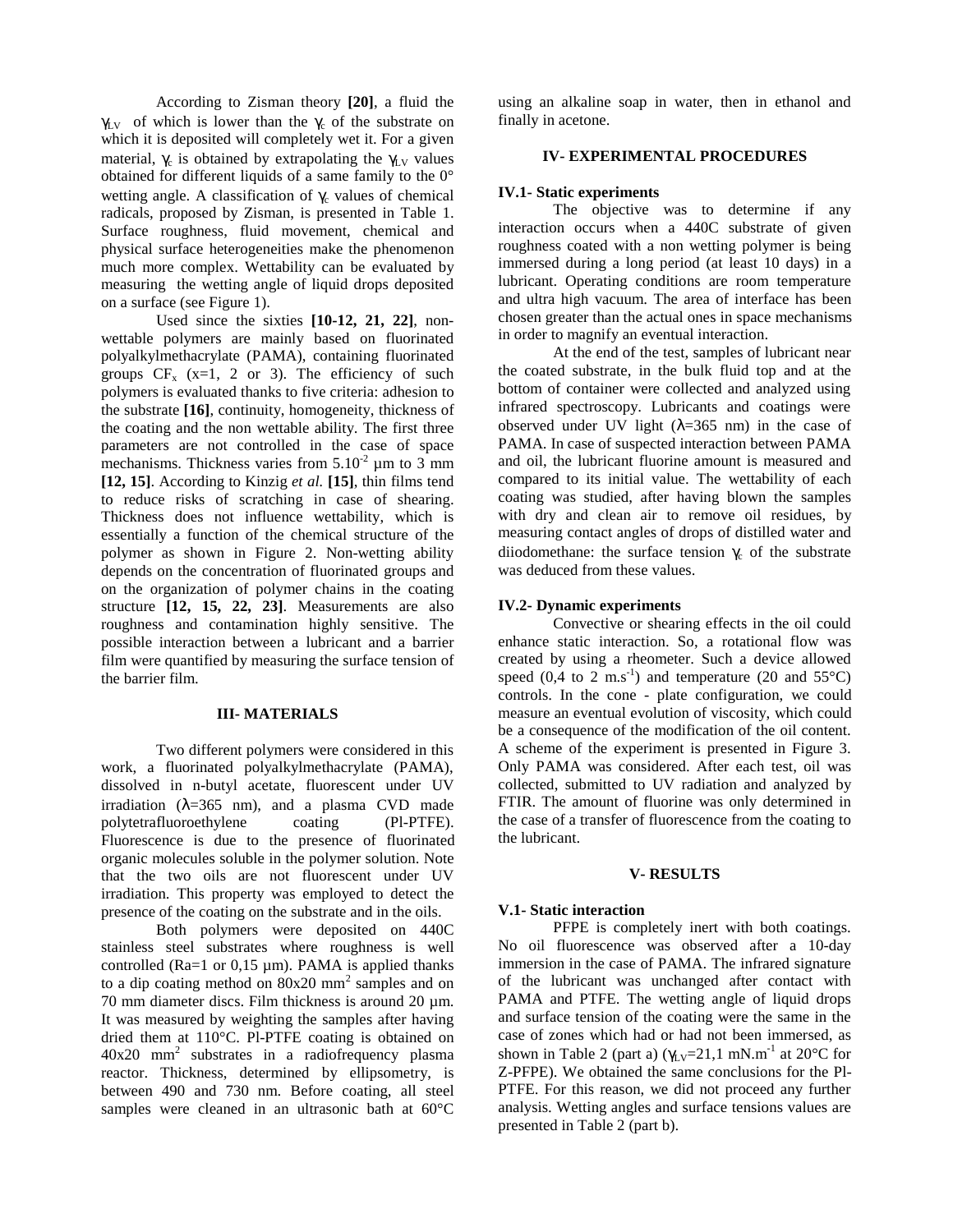On the other hand, MAC interacts with both coatings. A 10-day immersion of PAMA causes a fluorescence of the lubricant. The zone in contact with oil appears clearly, with a deterioration of its fluorescence, as shown in Figure 4. Enlargements of infrared spectra in the  $1730 \text{ cm}^{-1}$  zone, corresponding to the methacrylate vibration group, indicate a weak presence of this chemical radical in oil after the test while not present in pure MAC. This transfer of matter from the coating to the lubricant is confirmed through the determination of fluorine content. Table 3 (part a) summarizes the analysis made on the pure product and on the one after the test. A surface tension's increase of immersed PAMA indicates a material easier to wet (Table 4 (part a)), which again confirms an interaction.

Pl-PTFE does not seem to interact with MAC. The infrared signature of the lubricant remains unchanged. However the  $\gamma_c$  deduced from the immersed Pl-PTFE and collected in Table 4 (part b) is close to the one we could measure on a MAC layer ( $\gamma_{LV}=30,7$ )  $mN.m^{-1}$  at 20 $^{\circ}$ C). Because the coating is very thin, peaks and valleys of the initial substrate surface is remained: that is why oil is consequently trapped into the surface defaults. Nevertheless, the determination of fluorine content (Table 3 (part b)) shows here again a transfer of matter from the Pl-PTFE to MAC oil, indicating that the coating is not stable with this fluid. Despite this weak transfer, it is not possible to conclude to the occurrence of a clear interaction between Pl-PTFE and MAC. Moreover, we observed that capillary effects due to initial surface roughness were able to wet the "non wettable" coating.

In order to investigate whether time influences the rate of interaction between PAMA and MAC, a 40 day immersion test was conducted. Substrates of different roughnesses ( $Ra=0.04$ , 0,15 and 1  $\mu$ m) were coated with PAMA and immersed in the lubricant. Operating conditions were the same as before. Observation under UV light showed fluorescence of the oil and a decrease in the coatings fluorescence in all cases, as previously shown in Figure 4. Wetting angles and fluorine amounts in lubricant are respectively given in Tables 4 (part c) and 3 (part c). Results are not quite coherent. MAC became fluorescent in all cases. But the small decrease in its non wetting ability did not correspond to an increase in the fluorine amount in the case of 1 µm roughness. The wettability coated substrate with Ra=0,06 µm is unchanged while fluorine amount in the collected oil increases.

## **V.2- Dynamic behaviour**

As in static tests, PFPE is totally inert with PAMA, at 20°C and at 55°C. Both aspects of oil and coating remained unchanged under UV light.

MAC and PAMA showed the same tendency as during static experiments. A 5-hour rotational flow

 $(920 \le \gamma \le 4500 \text{ s}^{-1})$  at 20°C did not deteriorate the

fluorescence of the polymer, as can be seen in Figures 5a and 5b. But the lubricant became fluorescent compared to MAC before test (Figures 5c, 5d, 5e). The 5-hour experiments conducted at 55°C showed a well marked change in the coating response to UV irradiation (in the zone submitted to shear, Figures 6a and 6b) and an important fluorescence of the lubricant, presented in Figures 6c and 6d. The oil fluorescence was already observed after a one-hour test. But the infrared signature of oil samples collected after the tests was exactly the one of pure liquid, even in the  $1730 \text{ cm}^{-1}$  region. The determination of fluorine concentration in these samples did not show strong deviations compared to pure MAC. Although oil content was modified during the tests, no viscosity change of both lubricants has been detected.

Rotational flow and temperature have enhanced the interaction between MAC and PAMA, reducing the experimental time from several days to a couple of hours. Nevertheless, oil composition seemed unchanged. No preferential wrenching of the coating was observed according to substrate roughness.

## **VI- DISCUSSION**

Static and dynamic interactions between PAMA coating and MAC oil lead to a modification of the polymer fluorescence under UV radiation and a small decrease in its non-wetting ability. The lubricant became fluorescent, its infrared signature revealed a weak presence of the PAMA radical and its fluorine content showed a small increase.

These observations could be caused by three different phenomena: dissolution of PAMA by the oil, partial solubility of small molecular weights fractions of the polymer, or diffusion of the UV sensitive additive from the coating to the liquid phase.

1) Because of the chemical structures of the products, the first assumption should be eliminated: rupture of bonds in PAMA molecules by MAC is almost impossible. PAMA is the result of polymerization of double carbon-carbon bonds to form covalent ones. These chemical bonds are too stable to be broken in the presence of MAC.

2) Assumption concerning partial solubility is based on former studies on PAMA interaction with fluids that are not solvent of this polymer **[1, 12, 15, 18, 22, 24-26]**. All these polymers are indeed constituted of molecules distributed over large ranges. Cohesion of these polymeric chains is in particular due to hydrogen bonds, as shown in Figure 7. The shorter these chains are, the weaker is the cohesion. The large amount of hydrogen atoms brought by each molecules of MAC (more than one hundred) associated with a temperature increase could cause a cooperative effect leading to a damage of the coating cohesion, as suggested in Figure 7. So, the molecules responsible for the fluorescence, initially trapped in the bulk and at the surface, were progressively released in the lubricant in contact with the substrate. The large specific area due to asperities,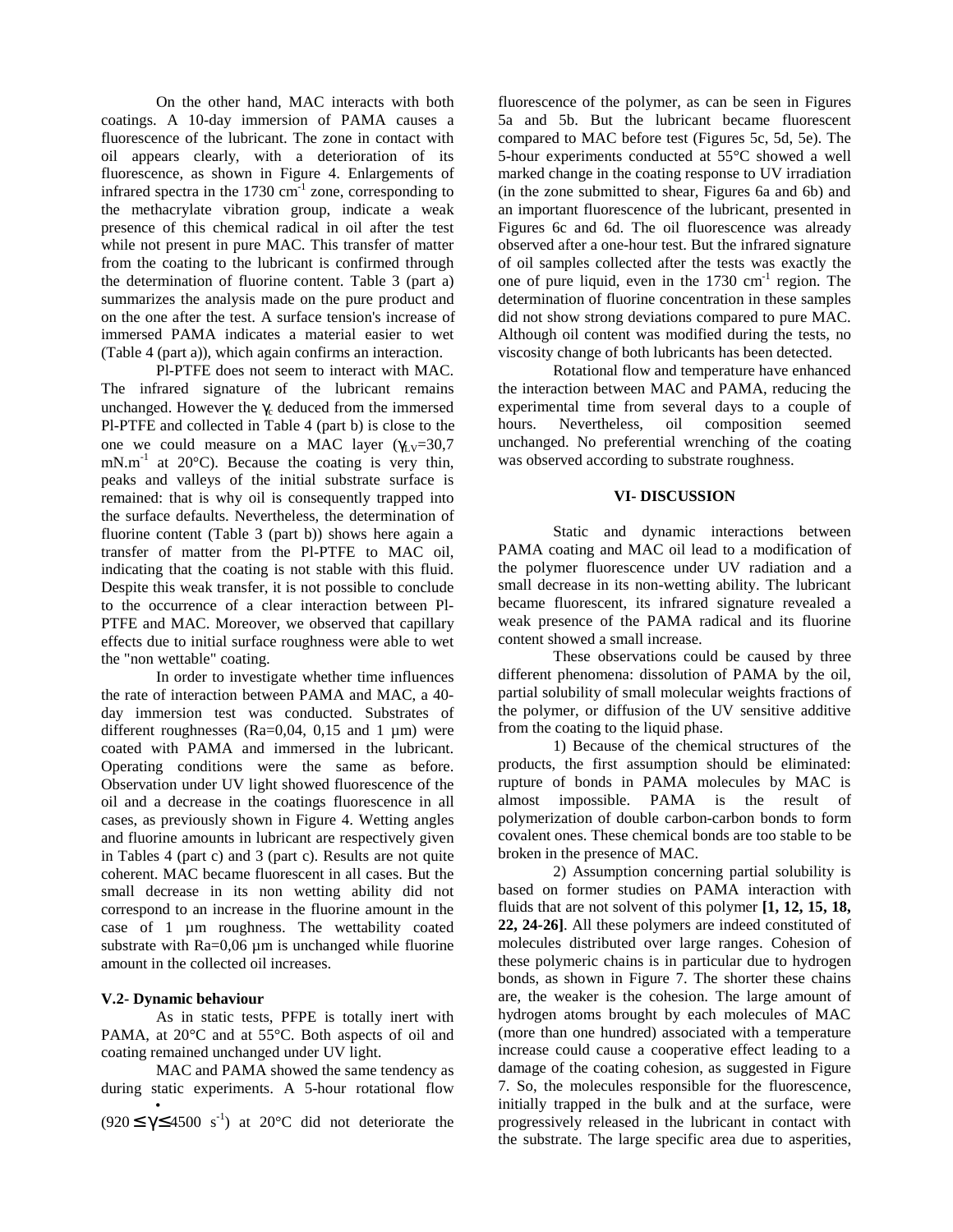revealed by an Atomic Force Microscopy analysis of PAMA tends to make the interaction easier. Fluorescence of MAC was always observed after interaction with PAMA. We assume that each PAMA part loss by the barrier film brings an amount of UV sensitive tracer in the oil. Moreover, a very small quantity of UV sensitive molecules is easily detected under UV light thanks to the high radiation intensity.

We can so explain the weak change in the infrared spectrum of MAC oil and the small variation in fluorine concentration after static and dynamic experiments in spite of an important fluorescence. The loss of the low molecular weight fractions causing a decrease in  $CF_x$  radicals density can explain the change in the surface tension of PAMA. We are therefore in presence of a fluid structure closer to that of n-butyl acetate, the solvent of PAMA, than to that of PFPE. Hydrogen atoms from MAC tend to create bonds close to these existing in a solution of PAMA in n-butyl acetate.

Prat **[1]** met the same problem with another polyalkylmethacrylate (solved in a fluorinated solvent) and a Z-PFPE. The barrier film failed to confine the fluorinated oil, which tended to progressively wet it, while in his case, the MAC completely remained in the functional area. Interaction between the Z-PFPE and this polyalkylmethacrylate is similar to the one of the coating with its fluorinated solvent.

In the case of the Pl-PTFE, the increase in fluorine content (Table 3, part b) can be attributed to the lack of cohesion of this polymer. This property could be improved by modifying preparation conditions.

3) The last interaction considered could be diffusion of UV sensitive molecules from the PAMA towards the oil. Low lubricant viscosity, solubility of the product in the fluid and temperature could enhance the phenomenon. Nevertheless, fluorescence was never observed with the PFPE, which structure is more compatible with fluorinated compounds, even at 55°C where PFPE and MAC viscosities are close together (respectively 0,18 and 0,24 Pa.s). This shows that diffusion, which is a process mainly controlled by the "solvent" viscosity, has not occurred during our tests.

### **VII- CONCLUSION**

This study has shown the stability of PAMA coating with the PFPE lubricant: no deterioration of its color, no change in the surface energy of the coating and no modification in the infrared signature of the oil.

MAC interacts with PAMA. The polymer UV fluorescence is transmitted to the liquid. Temperature enhances this effect. The fluorine concentration in the lubricant lightly increases. Nevertheless, a weak signal of methacrylate radical is present in the infrared spectrum of the oil after test. The surface energy of the coated zone in contact with the lubricant increases, indicating a surface easier to wet. The coating on surface with the largest roughness seems to be the most

affected. According to the structures of these two materials, we can assume that MAC renders low molecular weights fractions constituting the PAMA coating soluble because of a cooperative effect of hydrogen bonds carried by the lubricant.

The Pl-PTFE has an interesting low surface energy. It could be easily applied on complex shapes. But its cohesion has still to be improved.

A useful conclusion of this study is the incidence of such interaction on the running of lubricated mechanisms. If barrier films based on PAMA are not stable, could a 10-year mission be fulfilled? What will be the evolution of the lubricant, the kinetics of this interaction being unknown? A simple way to answer these questions could be to select a non wetting coating according to the chemical nature of the lubricant it must confine: a polymer solved in a conventional solvent in the case of PFPE oils, and a coating soluble in a fluorinated solvent for synthetic hydrocarbon fluids as MAC.

## **Acknowledgements**

Authors would like to thank Professor J.F. Gérard from INSA de Lyon, Dr. S. Alamercery from the Service Central d'Analyses du CNRS, Dr D.A. Morton Blake from Trinity College (Ireland) and G. Roche from LMC for their help and contribution to this work.

## **References**

1- Prat P., Ph.D. thesis presented at the I.N.S.A. Lyon on February 1997,  $14^{th}$  (n° 97 ISAL0018).

2- Space Tribology Handbook, AEA Technology plc Ed., 1997.

3- Labruyère G. et al, *Proc. of the 6th Eur. Space Mech. and Trib. Symp.*, Technopark, Zürich, Switzerland, 4-6 October 1995, pp. 157-165.

4- Duvall J.A. et al, *Proc. of the 2nd Eur. Space Mech. and Trib. Symp.*, Meersburg, FR Germany, 9-11 October 1985 (ESA SP-231), pp. 251-260.

5- FitzSimmons V.G. et al, *Proc. of the Int. Ball-Bearings Symp.*, CSDL, Inc., 5-7 June 1973.

6- Ahlborn G.H. et al, *Proc. of the 1st Eur. Space Trib. Symp.*, Frascati, Italy, 9-11 April 1975, pp. 39-49.

7- Ward W.E. et al, *Proc. of the First Eur. Space Trib. Symp.*, Frascati, Italy, 9-11 April 1975, pp. 158-162.

8- Feuerstein S. et al, *Proc. of the 1st Eur. Space Trib.*

*Symp.*, Frascati, Italy, 9-11 Avril 1975, pp. 115-122.

9- Engelhardt W. et al, *Proc. of the 5th Eur. Space Mech. and Trib. Symp.*, ESTEC, Noordwijk, 28-30 October 1992 (ESA SP-334, April 1993), pp. 251-260.

10- *E.S.T.L. Technical Bulletin*, n° 5, March 1986.

11- Bascom W.D. et al, *Advances in Chemistry Series*, ACS Ed., Washington D.C., n° 43, 1964, pp. 355-379.

12- Bernett M.A. et al, *Advances in Chemistry Series*, ACS Ed., Washington D.C., n° 43, 1964, pp. 332-340.

13- Fitzsimmons V.G. et al, *ASLE Trans.*, vol. 17, n° 2, pp. 135-140 (1974).

14- Fleischauer P.D. et al, *Lub. Eng.*, vol. 42, n° 5, pp. 300-304 (1986).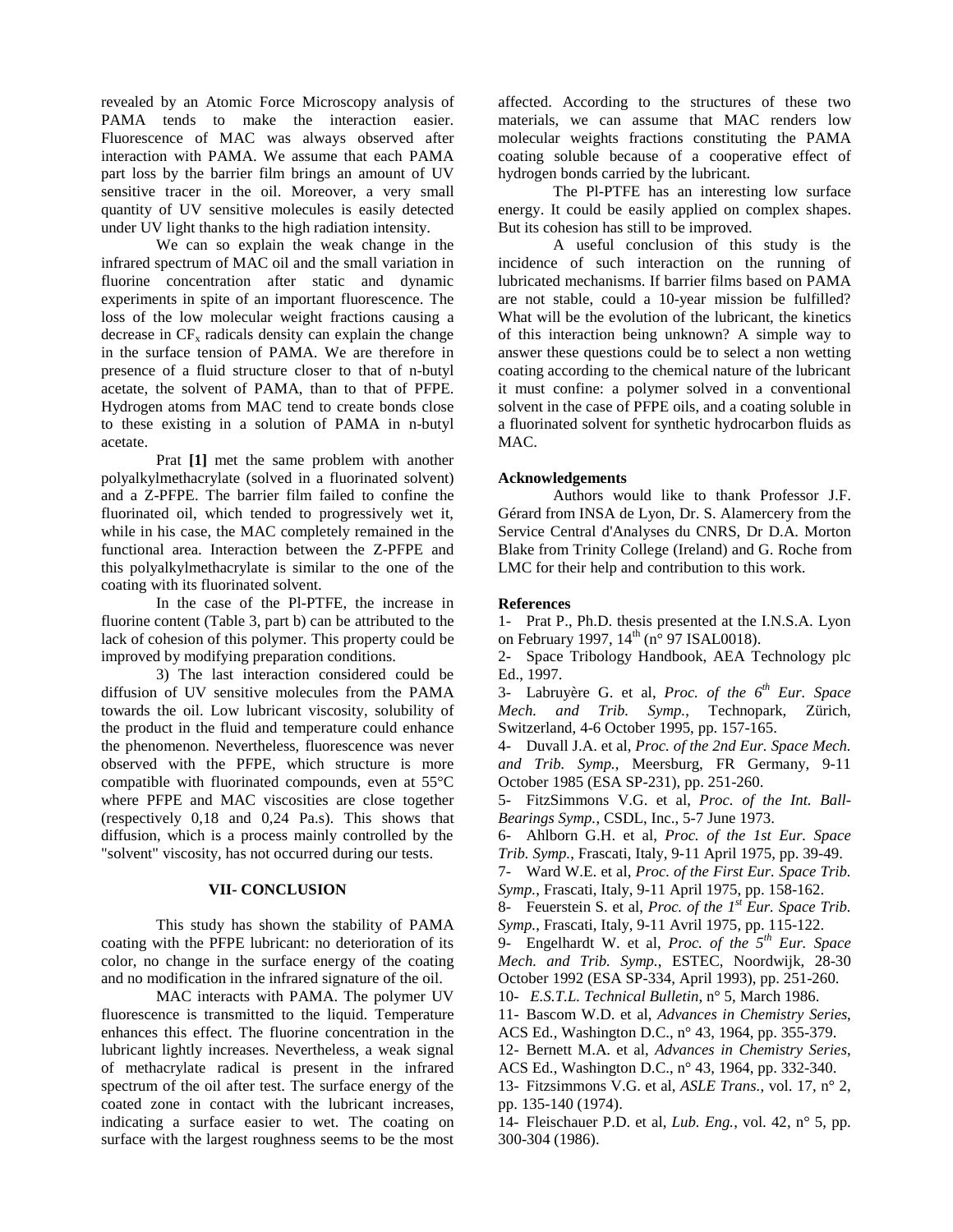15- Kinzig B.J. et al, *ASLE Trans.*, vol. 21, n° 4, pp. 291-298 (1978).

16- Wicks Z.W. Jr et al, "Organic Coatings: Science and Technology. Vol. II ", John Wiley and Sons, 1992.

17- Borja P.C., *Lub. Eng.*, vol. 37, n° 8, pp. 446-450 (1981).

18- Fitzsimmons V.G. et al, *Lub. Eng.*, vol. 24, n° 1, pp. 35-42 (1968).

19- Chopra Kasturi L., "Thin Film Phenomena", McGraw-Hill Book Company, 1969.

20- Joanny J.F., thesis presented at the University Pierre et Marie Curie-Paris VI, March 1985, 21st.

21- Griffith J.R. et al, *Proc. of the Los Angeles Meeting*, 1-5 April 1974, sponsored by the A.C. S., Div. of Org. Coatings and Plastics Chemistry, April 1974.

22- Bernett M.K. et al, *Journal of Physical Chemistry*, vol. 66, pp. 1207-1208, 1962.

23- Safronov V. et al, *Materials Science and Engineering* , vol. C2 (1995), pp. 205-207.

24- Groele R.J. et al, *Office of Naval Research, Contract N00014-85-K-0474*, Technical Report N° 8, AD-A194 713, May 1988.

25- Groele R.J. et al, *Office of Naval Research, Contract N00014-85-K-0474*, Technical Report N° 9, AD-A207 673, May 1989.

26- Gardos M. N., *ASLE Trans.*, vol. 17, n° 4, pp. 237- 250 (1974).

27- Wicks Z.W. Jr et al, "Organic Coatings: Science and Technology. Vol. I", John Wiley and Sons, 1992.



*Figure 1 : Equilibrium of a liquid drop on a smooth surface*



*Figure 2 : General chemical structure of a non wetting polymer [27]*



*Figure 3 : Dynamic interaction between a non-wetting coating and a lubricant*



*Figure 4: Aspect under UV light of 440C PAMA coated after a 10-day immersion in MAC a) Ra=0,15 µm*

*b) Ra= 1 µm*



*Figure 5: UV light visualisations after tests run at 20°C: a) PAMA coating submitted to a rotational flow of MAC oil on substrate of Ra=0,15 µm b) idem but Ra=1µm c) a drop of pure MAC oil d) a drop of MAC oil after rotational flow on coated substrate of Ra=0,15 µm e) idem but Ra=1 µm*



a b c d *Figure 6: UV light visualisations after tests run at 55°C: a) PAMA coating submitted to a rotational flow of MAC oil on substrate of Ra=0,15 µm b) idem but Ra=1µm c) a drop of MAC oil after rotational flow on coated substrate of Ra=0,15 µm d) idem but Ra=1 µm*